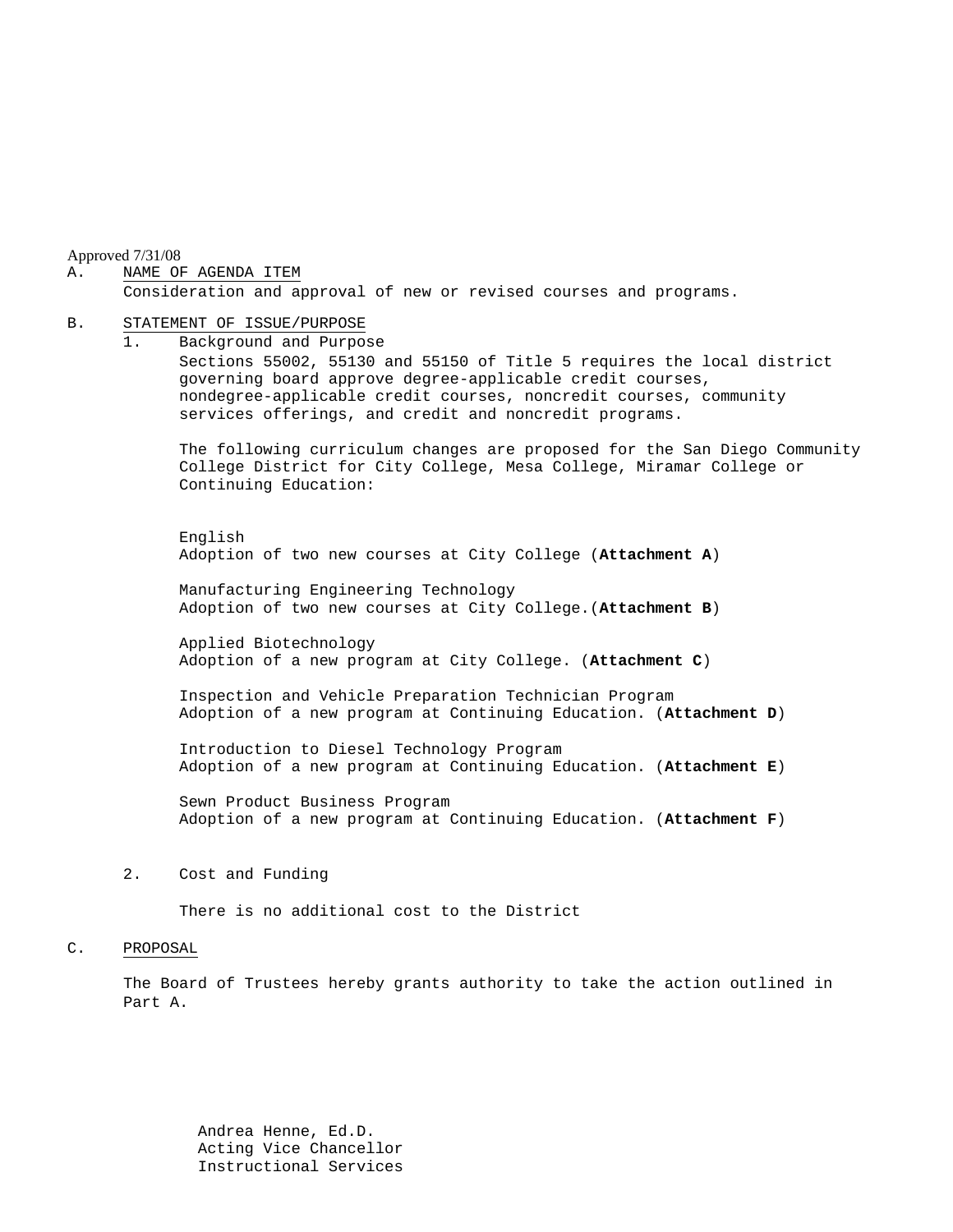### **ACTION**

Adoption of two new courses at City College.

Proposed courses at City College:

#### **012A Basic English Review 0.5 hours lecture, 1.5 hours lab, 1 unit Grade Only**

This self-paced course is intended for students who need to review their English skills in order to succeed in college classes and/or their career. Students begin with an evaluation of their skills. Activities include assigned individualized reading and writing practice, mastery tests, and meetings with the instructor. This is an individualized course designed to develop student mastery in specific basic skills. (FT) Not Applicable to Associate Degree, pre-collegiate basic skills, English as a Second Language.

#### **012E Basic Composition Review 0.5 hours lecture, 1.5 hours lab, 1 unit Grade Only**

This self-paced course is intended for students enrolled in English 51 who would like additional instruction in order to complete the course successfully. Students begin with an evaluation of their skills. Activities include assigned individualized reading and writing practice, mastery tests, and meetings with the instructor. This is an individualized course designed to develop student mastery in specific basic skills for English 51. (FT) Not Applicable to Associate Degree, pre-collegiate basic skills, English as a Second Language.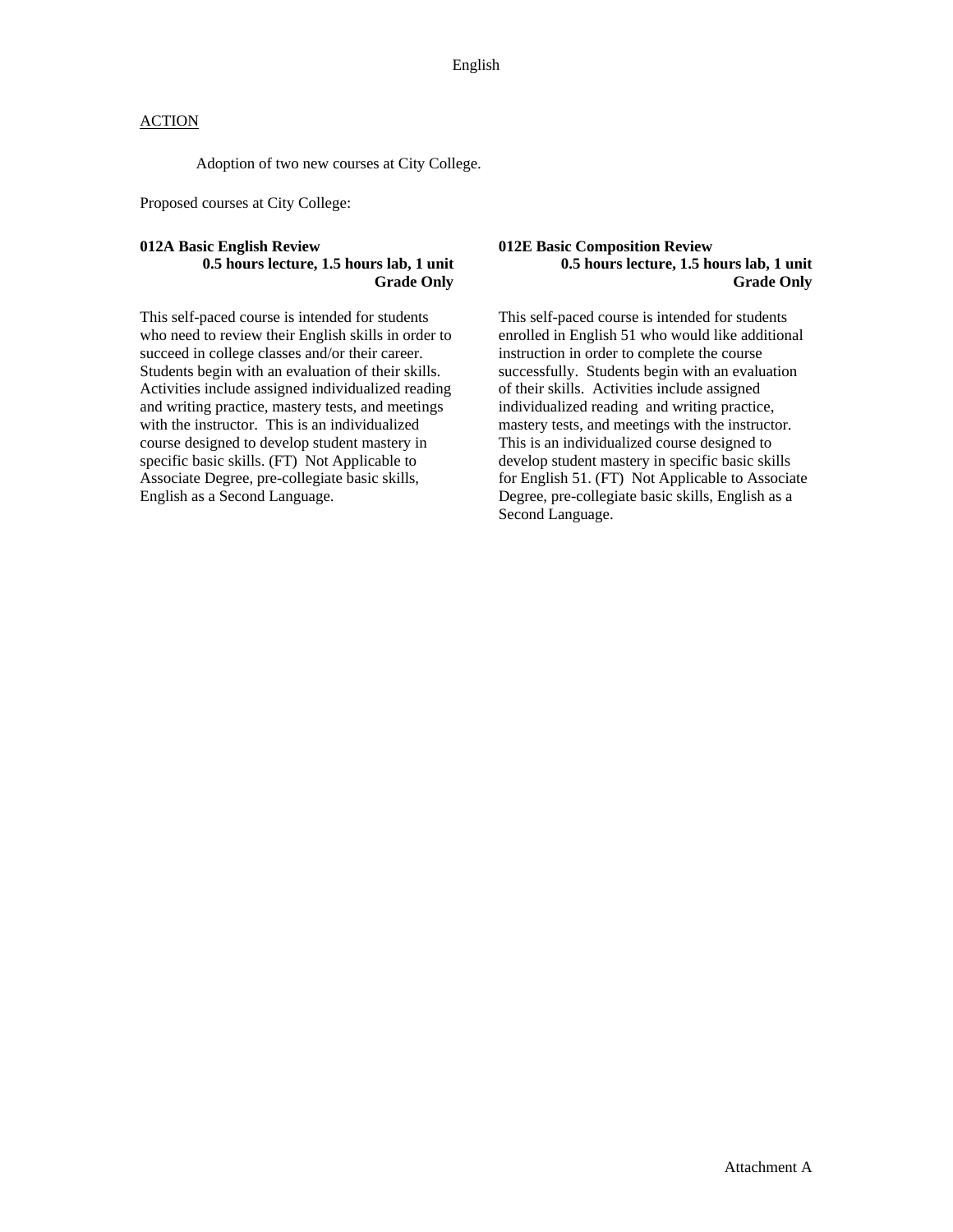### ACTION

Adoption of two new courses at City College.

Proposed courses at City College:

#### **055 Metal Cutting Processes for Welding 3 hours lecture, 3 units Grade Only**

*Advisory:* English 51 and English 56, each with a grade of "C" or better, or equivalent, or Assessment Skill Levels W5 & R5. This course is a practical study of metal cutting processes for the welding trades. Emphasis is placed on instruction in oxygen/fuel and plasma arc cutting techniques used in the field of welding. This course is designed for students planning to enter the welding field. (FT) Associate Degree Credit only and not Transferable.

### **060 Shielded Metal Arc Welding Process (SMAW)**

**3 hours lecture, 3 units Credit/No Credit Only** 

*Advisory:* English 51 and English 56, each with a grade of "C" or better, or equivalent, or Assessment Skill Levels W5 & R5. This course provides instruction on the process and principles of Shielded Metal Arc Welding (SMAW). Emphasis is placed on the use of electrodes and basic joints in the welding trades according to the American Welding Society standards. This course is designed for students working or planning on working in the welding trades. (FT) Associate Degree Credit only and not Transferable.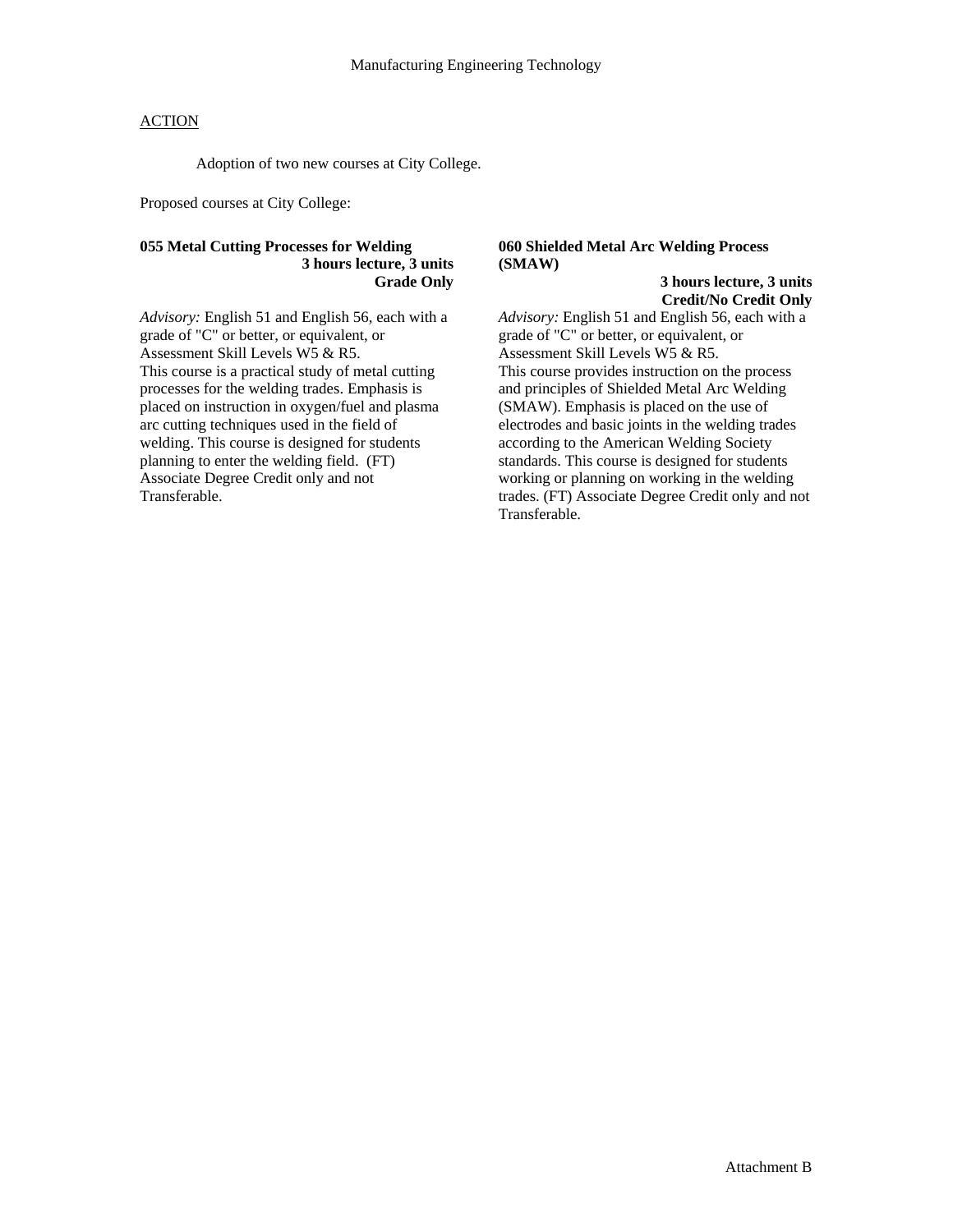### Applied Biotechnology

Pursuant to Section 78016 of the Education Code, the following is a program review summary: Applied Biotechnology

- A. Labor Market Information<sup>1</sup>: : The annual average number of persons employed in the Inspection and Vehicle Preparation Technician program area is 1450 in San Diego County in the 2002 Employment year. Approximately 1940 new job openings are projected through 2012.
- $B.$  Duplication<sup>2</sup>: Miramar College
- $C.$  Effectiveness<sup>3</sup>: : Program Area OR the projected enrollment 24 students for the 2007-2008 year in a New Program area.
	- 1. Information was obtained from Life Sciences in San Diego County, the Industry, occupations, and education by San Diego Workforce Partnership, 2006.
	- 2. Information was obtained from the Miramar College 2007-2008 Catalog.
	- 3. Information was obtained from First day enrollment in Fall 2007 in Bio 109 and Spring 2008 for Bio 206.

#### ACTION

Adoption of a new Program at City College.

Proposed Program at City College:

## **Certificate of Performance Applied Biotechnology**

**Courses Required for the Major: Units**  BIOL 109, Preparation for Biotechnology .........5 BIOL 206, Biotechnology Instrumentation ........6 **Total Units = 11**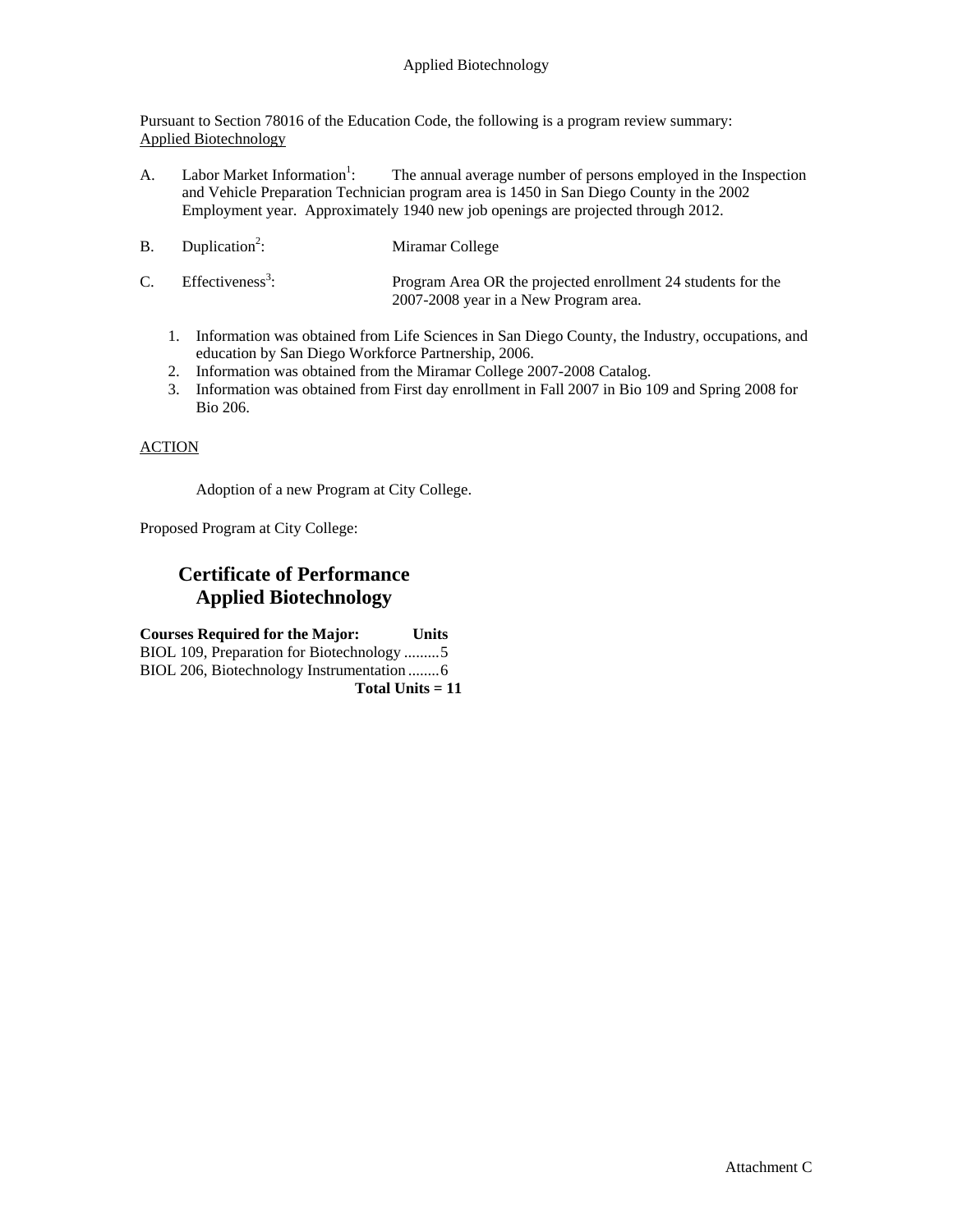### Inspection and Vehicle Preparation Technician Program

Pursuant to Section 78016 of the Education Code, the following is a program review summary: Inspection and Vehicle Preparation Technician Program

 $C.$  Labor Market Information<sup>1</sup>: : The annual average number of persons employed in the Inspection and Vehicle Preparation Technician program area is 6720 in San Diego County in the 2004 Employment year. Approximately 286 new job openings per year are projected through 2014.

| D.              | Duplication <sup>2</sup> :   | Cuyamaca College                                                    | Automobile/Automotive Mechanics |
|-----------------|------------------------------|---------------------------------------------------------------------|---------------------------------|
|                 |                              |                                                                     | Technology/Technician           |
|                 |                              | Southwest College                                                   | Automobile/Automotive Mechanics |
|                 |                              |                                                                     | Technology/Technician           |
|                 |                              | MiraCosta College                                                   | Automobile/Automotive Mechanics |
|                 |                              |                                                                     | Technology/Technician           |
| $\mathcal{C}$ . | Effectiveness <sup>3</sup> : | Program Area OR the projected enrollment 20 students for the 2008-2 |                                 |

- : Program Area OR the projected enrollment 20 students for the 2008-2009 year in a New Program area.
	- 4. Information was obtained from the State of California Employment Development Department.
	- 5. Information was obtained from the State of California Employment Development Department.
	- 6. Information was obtained from CCCCO Data Mart, and Richard Bettendorf, Dean of the Auto Technology program at Miramar.

### **ACTION**

Adoption of a new Program at Continuing Education.

Proposed Program at Continuing Education:

# **Certificate of Completion Inspection and Vehicle Preparation Technician**

**The following courses must be taken to complete the program:**  AUTO 600, Quick Service Lube, Pre-Delivery Inspection Technician AUTO 601, Automotive Introductory and Safety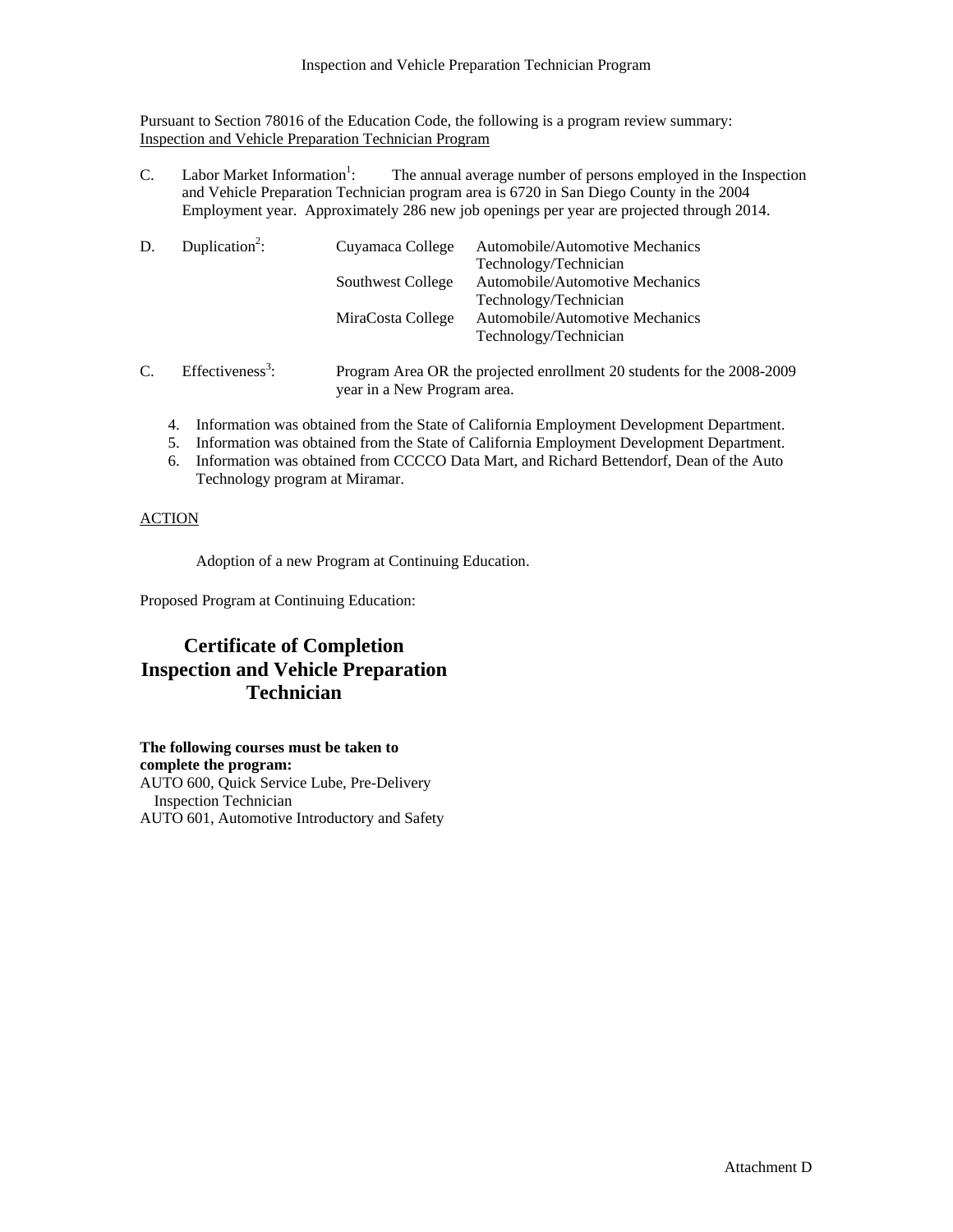Pursuant to Section 78016 of the Education Code, the following is a program review summary: Introduction to Diesel Technology Program.

- A. Labor Market Information<sup>1</sup>: : The annual average number of persons employed in the Network Security Specialist program area is 6350 in San Diego County in the 2004 Employment year. Approximately 81 new job openings per year are projected through 2014.
- $B.$  Duplication<sup>2</sup>: Palomar College Diesel Mechanics Technology
- $C.$  Effectiveness<sup>3</sup>: : Program Area OR the projected enrollment 20 students for the 2008-2009 year in a New Program area.
	- 1. Information was obtained from the State of California Employment Development Department.
	- 2. Information was obtained from the State of California Employment Development Department.
	- 3. Information was obtained from CCCCO Data Mart, and Richard Bettendorf, Dean of the Auto Technology program at Miramar.

#### **ACTION**

Adoption of a new Program at Continuing Education.

Proposed Program at Continuing Education:

## **Certificate of Completion Introduction to Diesel Technology**

**The following courses must be taken to complete the program:**  DIES 400, Introduction to Diesel Technology DIES 401, Measuring Tools and Applied Mathematics